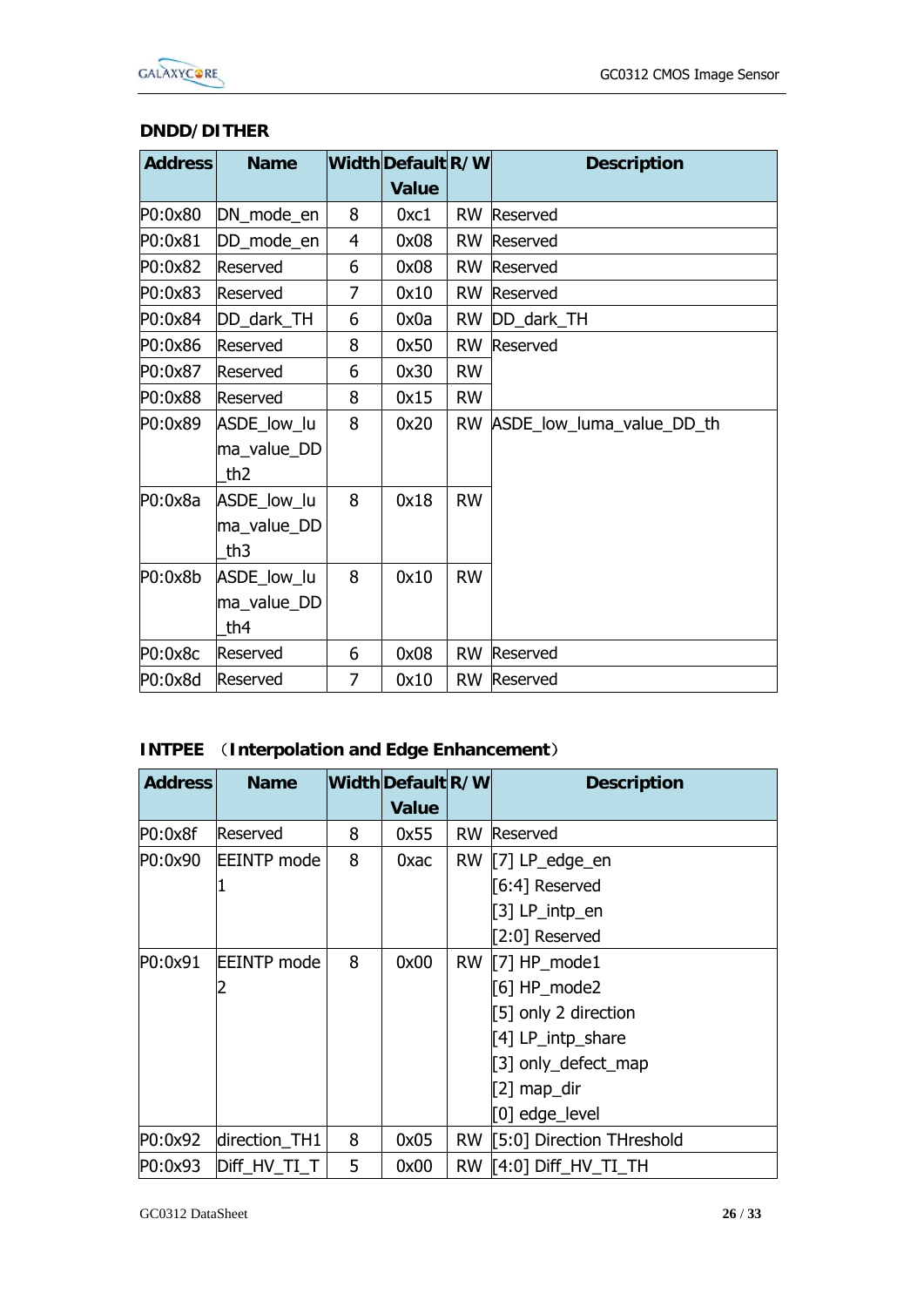

|         | P0:0x94 Direction diff | 4 | 0x05 | RW [5] NA               |
|---------|------------------------|---|------|-------------------------|
|         | тн                     |   |      | [4:0] Direction diff TH |
| P0:0x95 | Edge1 effect           | 8 | 0x45 | RW [7:4] edge1 effect   |
|         | Edge2 effect           |   |      | $[3:0]$ edge2 effect    |
| P0:0x96 | Edge_max               | 8 | 0x82 | RW $[7:4]$ edge max     |
|         | Edge th                |   |      | [3:0] edge threshold    |

## **RGB gamma**

| <b>Address</b> | <b>Name</b>      |   | Width Default R/W | <b>Description</b>                         |
|----------------|------------------|---|-------------------|--------------------------------------------|
|                |                  |   | <b>Value</b>      |                                            |
| P0:0xbf        | RGB_Gamma_       | 8 | 0x10              | RW Each out value of knee_i.<br>Knee $0=0$ |
| P0:0xc0        | RGB_Gamma_       | 8 | 0x20              | RW Knee1=8                                 |
| P0:0xc1        | RGB_Gamma_       | 8 | 0x38              | RW Knee2=16                                |
| P0:0xc2        | RGB_Gamma_       | 8 | 0x4e              | RW Knee3=24                                |
| P0:0xc3        | RGB_Gamma_       | 8 | 0x63              | RW $ Knee4=32$                             |
| P0:0xc4        | RGB_Gamma_       | 8 | 0x76              | RW Knee5=40                                |
| P0:0xc5        | RGB_Gamma_       | 8 | 0x87              | RW Knee6=48                                |
| P0:0xc6        | RGB_Gamma_       | 8 | 0xa2              | RW Knee7=64                                |
| P0:0xc7        | RGB_Gamma_<br>8  | 8 | 0xb8              | RW Knee8=80                                |
| P0:0xc8        | RGB_Gamma_       | 8 | 0xca              | RW Knee9=96                                |
| P0:0xc9        | RGB_Gamma_<br>10 | 8 | 0xd8              | RW $Knee10=112$                            |
| P0:0xca        | RGB_Gamma_<br>11 | 8 | 0xe3              | RW Knee11=128                              |
| P0:0xcb        | RGB_Gamma_<br>12 | 8 | 0xeb              | RW $Knee12=144$                            |
| P0:0xcc        | RGB Gamma<br>13  | 8 | 0xf0              | RW $Knee13 = 160$                          |
| P0:0xcd        | RGB_Gamma_<br>14 | 8 | 0xf8              | RW $Knee14 = 192$                          |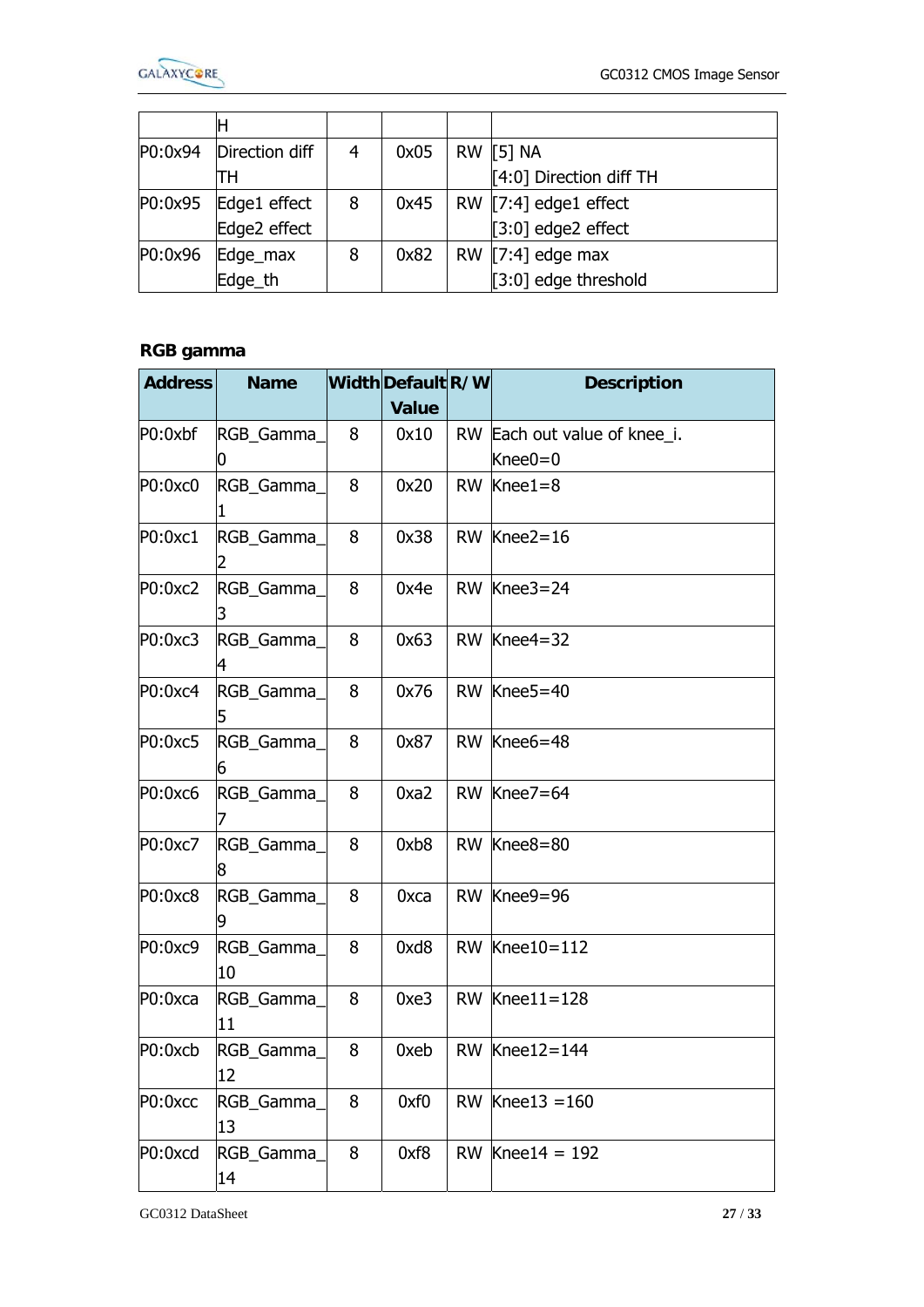

| PO:0xce | RGB_Gamma_       | 8 | 0xfd | RW $Knee15 = 224$ |  |
|---------|------------------|---|------|-------------------|--|
|         |                  |   |      |                   |  |
| PO:0xcf | <b>RGB Gamma</b> |   | 0xff | RW Knee16 = $256$ |  |
|         |                  |   |      |                   |  |

|                | ΤO            |   |                   |           |                                |  |
|----------------|---------------|---|-------------------|-----------|--------------------------------|--|
| <b>YCP</b>     |               |   |                   |           |                                |  |
| <b>Address</b> | <b>Name</b>   |   | Width Default R/W |           | <b>Description</b>             |  |
|                |               |   | <b>Value</b>      |           |                                |  |
| P0:0xd0        | Global        | 8 | 0x40              |           | <b>RW</b> Global saturation    |  |
|                | saturation    |   |                   |           |                                |  |
| P0:0xd1        | saturation Cb | 8 | 0x20              | <b>RW</b> | Cb saturation                  |  |
| P0:0xd2        | saturation Cr | 8 | 0x20              | <b>RW</b> | Cr saturation                  |  |
| P0:0xd3        | luma_contrast | 8 | 0x40              | <b>RW</b> | Luma_contrast                  |  |
| P0:0xd4        | Contrast_cent | 8 | 0x80              | <b>RW</b> | Contrast center value          |  |
|                | er            |   |                   |           |                                |  |
| P0:0xd5        | Luma offset   | 8 | 0x00              | <b>RW</b> | Add offset on luma value       |  |
| P0:0xd6        | skin_Cb_cente | 8 | 0xe8              | RW.       | Cb criteria for skin detection |  |
|                |               |   |                   |           |                                |  |
| P0:0xd7        | skin_Cr_cente | 8 | 0x20              | <b>RW</b> | Cr criteria for skin detection |  |
|                |               |   |                   |           |                                |  |
| P0:0xd8        | Reserved      | 6 | 0x18              | <b>RW</b> | Reserved                       |  |
| P0:0xd9        | Reserved      | 8 | 0xe3              | <b>RW</b> | Reserved                       |  |
| P0:0xda        | Fixed_Cb      | 8 | 0x00              | <b>RW</b> | Fixed_Cb                       |  |
| P0:0xdb        | Fixed_Cr      | 8 | 0x00              | <b>RW</b> | Fixed_Cr                       |  |
| P0:0xdd        | Reserved      | 8 | 0x38              | <b>RW</b> | Reserved                       |  |
| P0:0xde        | Reserved      | 6 | 0x38              | <b>RW</b> | Reserved                       |  |

#### **AEC**

| <b>Address</b> | <b>Name</b>   |   | Width Default R/W |           | <b>Description</b>               |
|----------------|---------------|---|-------------------|-----------|----------------------------------|
|                |               |   | <b>Value</b>      |           |                                  |
| P0:0x4f        | <b>AEC EN</b> |   | 0x00              | <b>RW</b> | $[0]$ AEC_en                     |
| P1:0x01        | Reserved      | 3 | 0x00              | <b>RW</b> | Reserved                         |
| P1:0x05        | AEC center x1 | 8 | 0x20              | <b>RW</b> | $[7:0]$ AEC_center_x1            |
| P1:0x06        | AEC center x2 | 8 | 0x40              | <b>RW</b> | $[7:0]$ AEC_center_x2            |
| P1:0x07        | AEC center y1 | 8 | 0x40              | <b>RW</b> | $[7:0]$ AEC center y1            |
| P1:0x08        | AEC center y2 | 8 | 0x60              | <b>RW</b> | $\left[7:0\right]$ AEC_center_y2 |
| P1:0x09        | Reserved      | 8 | 0x00              | <b>RW</b> | Reserved                         |
| P1:0x0a        | AEC_mode1     | 8 | 0x01              | <b>RW</b> | $[7:3]$ Reserved                 |
|                |               |   |                   |           | [2] gain mode                    |
|                |               |   |                   |           | $[1:0]$ skip mode                |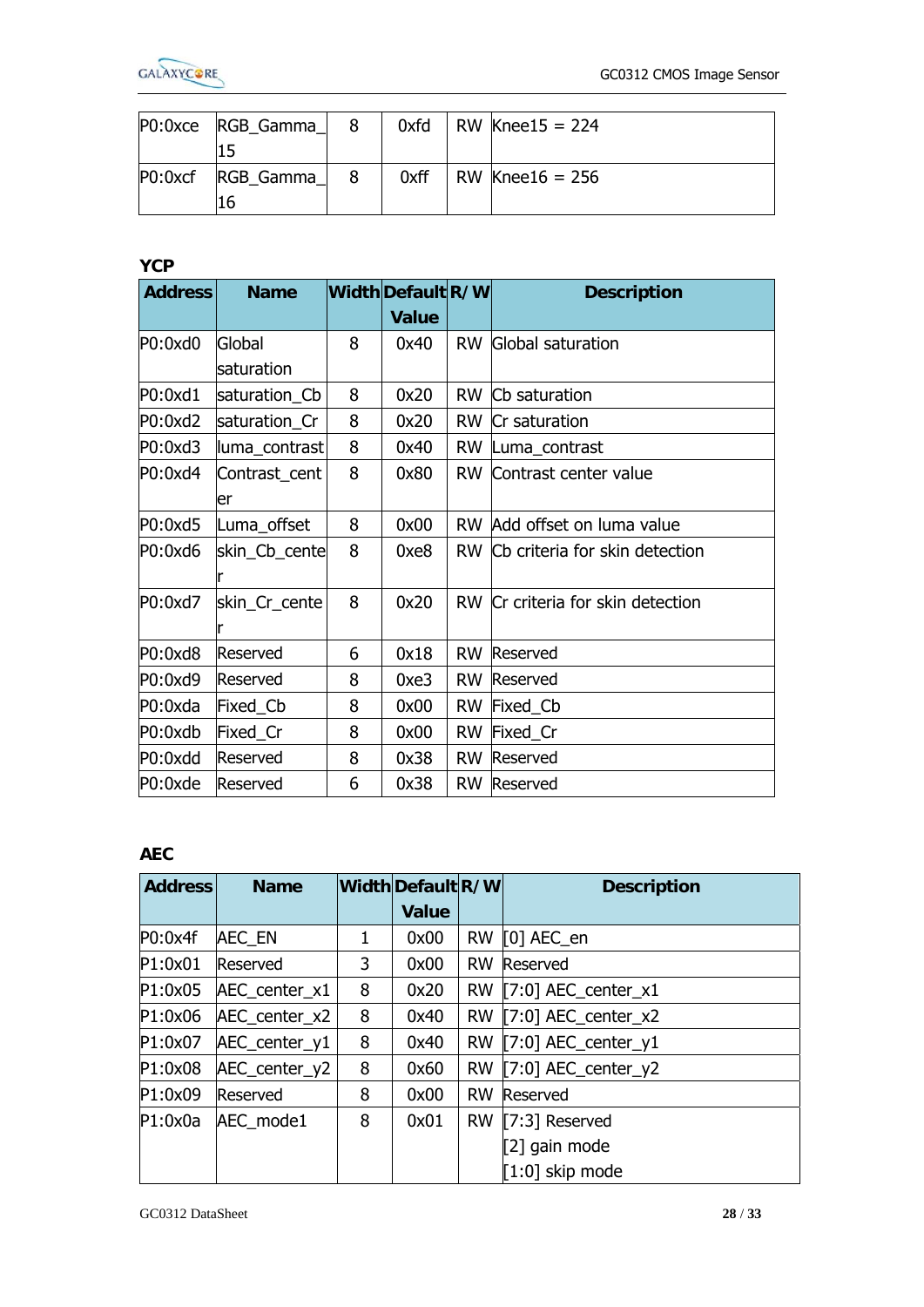

E

| P1:0x0b | AEC_mode2          | 8              | 0x21 | <b>RW</b> | $[7]$ fix target                    |
|---------|--------------------|----------------|------|-----------|-------------------------------------|
|         |                    |                |      |           | [6:4] AEC take action every N frame |
|         |                    |                |      |           | [3:0] Reserved                      |
| P1:0x0c | AEC_mode3          | 8              | 0x01 | <b>RW</b> | [7] Reserved                        |
|         |                    |                |      |           | [6:4] center weight mode            |
|         |                    |                |      |           | [3:2] skin weight mode              |
|         |                    |                |      |           | $11$ NA                             |
|         |                    |                |      |           | [0] Reserved                        |
| P1:0x0d | AEC_mode4          | 8              | 0x00 | <b>RW</b> | <b>Reserved</b>                     |
| P1:0x0e | Reserved           | 8              | 0x45 |           | <b>RW</b> Reserved                  |
| P1:0x0f | Reserved           | 8              | 0x65 | <b>RW</b> | Reserved                            |
| P1:0x10 | Reserved           | $\overline{8}$ | 0x65 | <b>RW</b> | Reserved                            |
| P1:0x11 | Reserved           | 8              | 0x40 | <b>RW</b> | AEC outdoor slope                   |
| P1:0x12 | <b>Reserved</b>    | 8              | 0x51 | <b>RW</b> | Reserved                            |
| P1:0x13 | AEC_target_Y       | 8              | 0x50 | <b>RW</b> | expected luminance value            |
| P1:0x14 | Y_average          | 8              | 0x10 | <b>RO</b> | Current frame luminance average     |
| P1:0x15 | Reserved           | 8              | 0x80 | <b>RW</b> | Reserved                            |
| P1:0x16 | Reserved           | 8              | 0xeo | <b>RW</b> | Reserved                            |
| P1:0x17 | Reserved           | 8              | 0xe0 | <b>RW</b> | Reserved                            |
| P1:0x18 | AEC_mode           | 8              | 0x91 | <b>RW</b> | $[7:4]$ AEC slow margin             |
|         |                    |                |      |           | [2:0] AEC slow speed                |
| P1:0x19 | AEC_mode           | 8              | 0x95 | <b>RW</b> | [7:4] AEC fast margin               |
|         |                    |                |      |           | [2:0] AEC fast speed                |
| P1:0x1a | AEC_mode           | 8              | 0x96 | <b>RW</b> | Gain change criteria                |
| P1:0x1b | Reserved           | 8              | 0x01 | <b>RW</b> | Reserved                            |
| P1:0x1c | Reserved           | 8              | 0x11 | <b>RW</b> | Reserved                            |
| P1:0x1d | Reserved           | 7              | 0x07 |           | <b>RW</b> Reserved                  |
| P1:0x1e | Reserved           | 8              | 0x61 |           | <b>RW</b> Reserved                  |
| P1:0x1f | AEC_max_pre_8      |                | 0x30 |           | RW AEC_max_pre_dg_gain              |
|         | dg_gain            |                |      |           |                                     |
| P1:0x20 | AEC_max_post 8     |                | 0xc0 |           | RW AEC_max_post_dg_gain             |
|         | dg_gain            |                |      |           |                                     |
| P1:0x21 | Reserved           | $\overline{8}$ | 0x14 | <b>RW</b> | Reserved                            |
| P1:0x22 | <b>Reserved</b>    | 8              | 0x80 | <b>RW</b> | Reserved                            |
| P1:0x23 | Reserved           | 8              | 0x40 | <b>RW</b> | Reserved                            |
| P1:0x24 | Reserved           | 8              | 0x60 | <b>RW</b> | Reserved                            |
| P1:0x25 | AEC_anti_flicke    | 4              | 0x01 | <b>RW</b> | $[7:4]$ NA                          |
|         | $r$ _step $[11:8]$ |                |      |           | [3:0] AEC anti flicker step[11:8]   |
| P1:0x26 | AEC_anti_flicke    | 8              | 0x68 |           | RW AEC anti flicker step[7:0]       |
|         | $r$ _step[7:0]     |                |      |           |                                     |
| P1:0x27 | AEC_exp_level_     | 4              | 0x04 |           | RW [7:4] NA                         |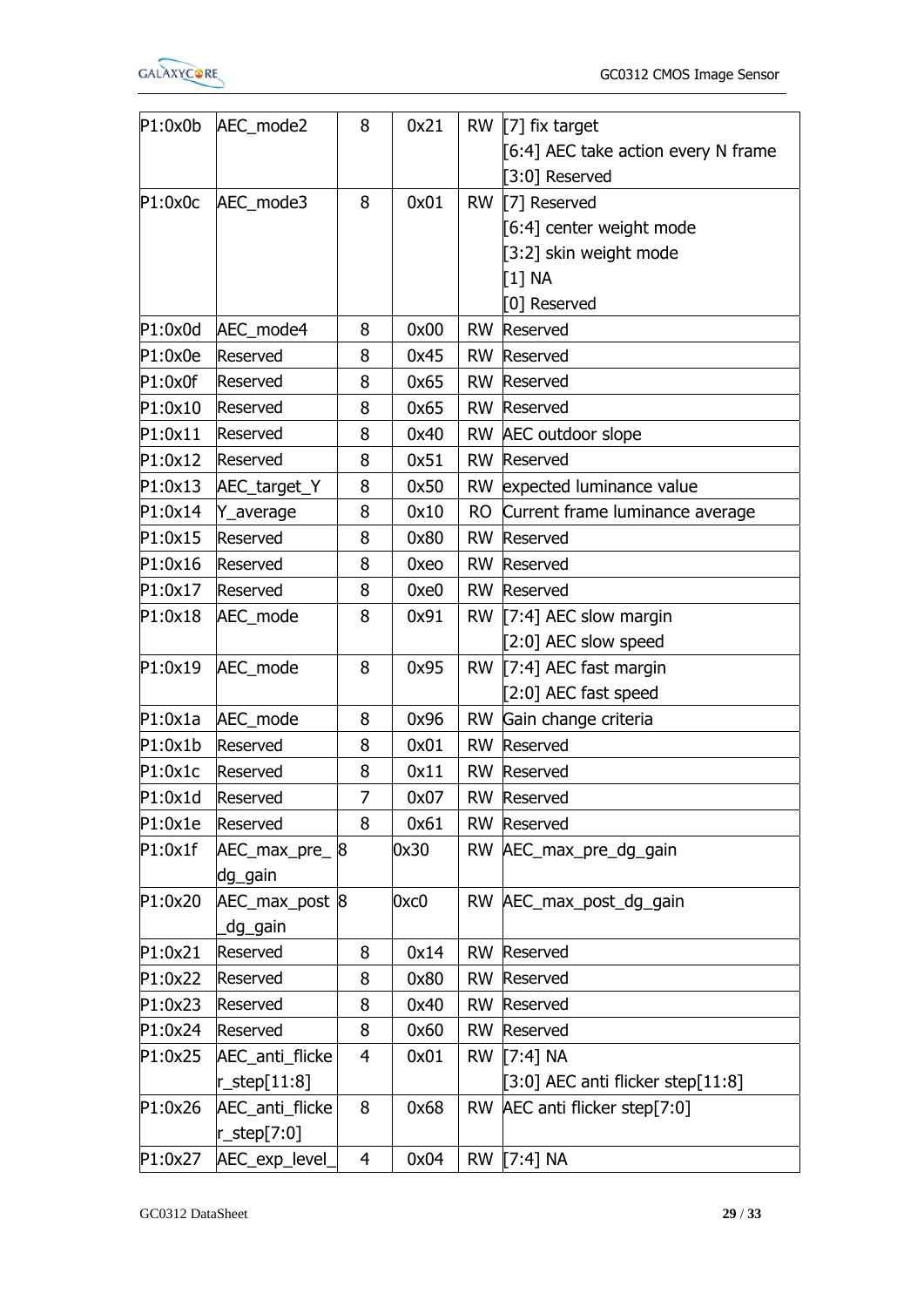

|         | 1[11:8]                  |                         |      |           | [3:0] AEC exp level1 $[11:8]$    |  |
|---------|--------------------------|-------------------------|------|-----------|----------------------------------|--|
| P1:0x28 | AEC_exp_level_           | 8                       | 0x38 |           | RW AEC exp level1[7:0]           |  |
|         | 1[7:0]                   |                         |      |           |                                  |  |
| P1:0x29 | AEC_exp_level_           | 4                       | 0x05 |           | RW [7:4] NA                      |  |
|         | 2[11:8]                  |                         |      |           | $[3:0]$ AEC exp level2 $[11:8]$  |  |
| P1:0x2a | AEC_exp_level_           | 8                       | 0xa0 |           | RW AEC exp level2[7:0]           |  |
|         | 2[7:0]                   |                         |      |           |                                  |  |
| P1:0x2b | AEC_exp_level_           | $\overline{4}$          | 0x09 |           | RW [7:4] NA                      |  |
|         | 3[11:8]                  |                         |      |           | $[3:0]$ AEC exp level3 $[11:8]$  |  |
| P1:0x2c | AEC_exp_level_           | 8 <sub>o</sub>          | 0xd8 |           | RW AEC exp level_3[7:0]          |  |
|         | 3[7:0]                   |                         |      |           |                                  |  |
| P1:0x2d | AEC_exp_level_           | $\overline{\mathbf{4}}$ | 0x0e |           | RW [7:4] NA                      |  |
|         | 4[11:8]                  |                         |      |           | [3:0] AEC exp level $4[11:8]$    |  |
| P1:0x2e | AEC_exp_level_           | 8                       | 0x10 |           | RW AEC exp level 4 [7:0]         |  |
|         | 4[7:0]                   |                         |      |           |                                  |  |
| P1:0x2f | AEC_exp_level_           | $\overline{4}$          | 0x00 |           | RW [7:4] NA                      |  |
|         | 5[11:8]                  |                         |      |           | $[3:0]$ AEC exp level $5[11:8]$  |  |
| P1:0x30 | AEC_exp_level_           | 8                       | 0xe0 |           | RW AEC exp level 5 [7:0]         |  |
|         | 5[7:0]                   |                         |      |           |                                  |  |
| P1:0x31 |                          | 4                       | 0x0c |           | RW [7:4] NA                      |  |
|         | AEC_exp_level_           |                         |      |           |                                  |  |
|         | 6[11:8]                  |                         | 0x20 |           | $[3:0]$ AEC exp level 6 $[11:8]$ |  |
| P1:0x32 | AEC_exp_level_<br>6[7:0] | 8                       |      |           | RW AEC exp level 6[7:0]          |  |
| P1:0x33 | AEC_exp_level_           | $\overline{4}$          | 0x0c |           | RW [7:4] NA                      |  |
|         | 7[11:8]                  |                         |      |           | $[3:0]$ AEC exp level7 $[11:8]$  |  |
| P1:0x34 | AEC_exp_level_           | 8                       | 0x20 |           | RW AEC exp level 7[7:0]          |  |
|         | 7[7:0]                   |                         |      |           |                                  |  |
| P1:0x35 | AEC_max_dg_g             | 8                       | 0x40 |           | RW 5.3bits, AEC max dg gain1,x8  |  |
|         | ain1                     |                         |      |           |                                  |  |
| P1:0x36 | AEC_max_dg_g             | 8                       | 0x40 |           | RW 5.3bits, AEC max dg gain2,x8  |  |
|         | ain2                     |                         |      |           |                                  |  |
| P1:0x37 | AEC_max_dg_g             | $\overline{8}$          | 0x40 |           | RW 5.3bits, AEC max dg gain3,x8  |  |
|         | $\sin 3$                 |                         |      |           |                                  |  |
| P!:0x38 | AEC_max_dg_g             | 8                       | 0x40 |           | RW 5.3bits, AEC max dg gain4,x8  |  |
|         | ain4                     |                         |      |           |                                  |  |
| P1:0x39 |                          | 8                       | 0x40 |           | RW 5.3bits, AEC max dg gain5,x8  |  |
|         | AEC_max_dg_g<br>ain5     |                         |      |           |                                  |  |
|         |                          |                         |      |           |                                  |  |
| P1:0x3a | AEC_max_dg_g             | 8                       | 0x40 | <b>RW</b> | 5.3bits, AEC max dg gain6,x8     |  |
|         | ain6                     |                         |      |           |                                  |  |
| P1:0x3b | AEC_max_dg_g             | 8                       | 0x40 |           | RW 5.3bits, AEC max dg gain7,x8  |  |
|         | ain7                     |                         |      |           |                                  |  |
| P1:0x3c | AEC_max_exp_             | 6                       | 0x20 |           | RW [5:4] Max level setting       |  |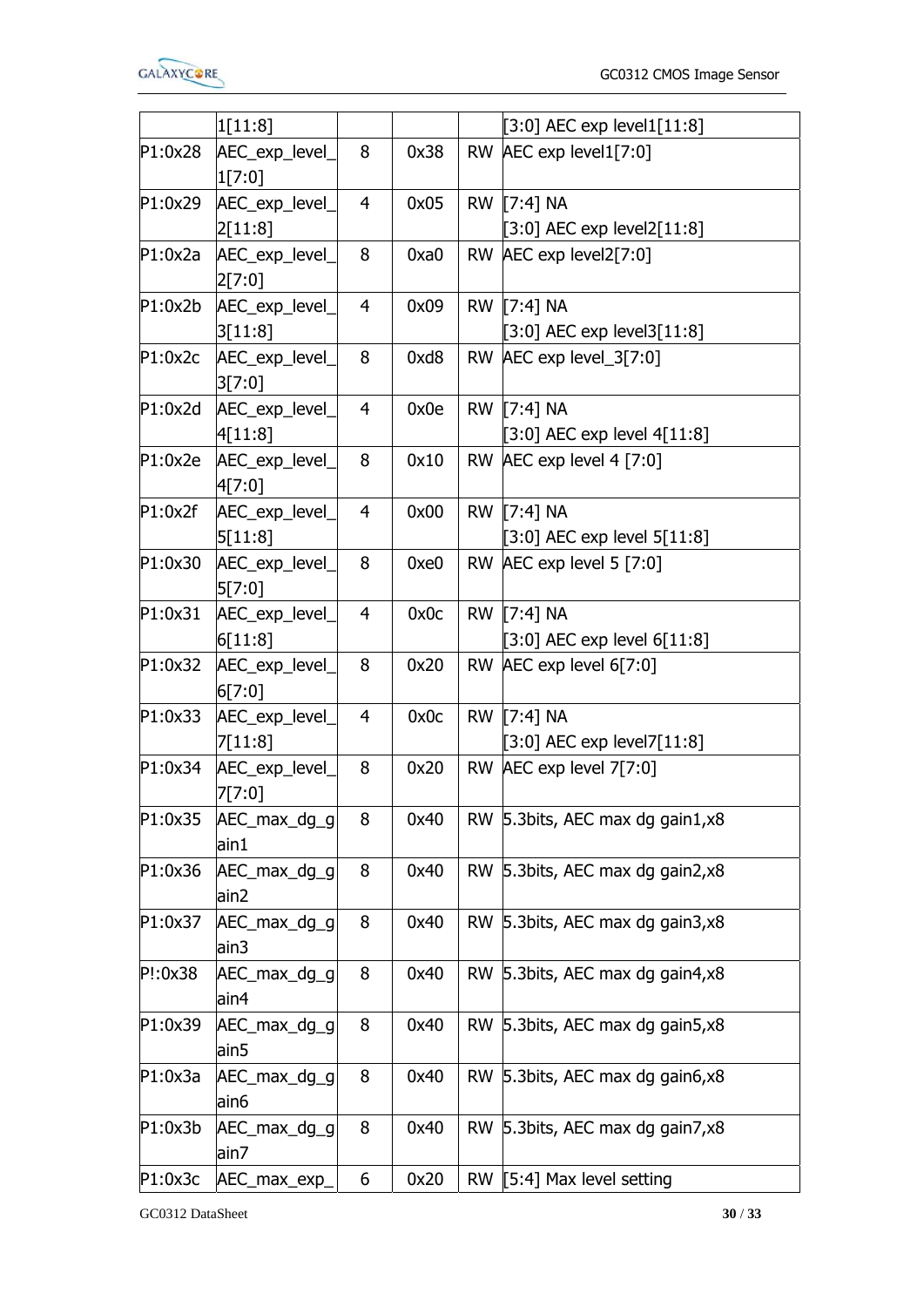|         | level           |   |      |           | $[3:0]$ exp min $[11:8]$ |  |
|---------|-----------------|---|------|-----------|--------------------------|--|
|         | AEC_exp_min_l   |   |      |           |                          |  |
|         | [11:8]          |   |      |           |                          |  |
| P1:0x3d | AEC_exp_min_l   | 8 | 0x04 | <b>RW</b> | $AEC$ exp_min_l[7:0]     |  |
|         | [7:0]           |   |      |           |                          |  |
| P1:0x3e | Reserved        | 8 | 0x40 | <b>RW</b> | Reserved                 |  |
| P1:0x3f | Reserved        | 6 | 0x5a | <b>RW</b> | Reserved                 |  |
| P1:0x40 | Reserved        | 8 | 0x80 |           | <b>RW</b> Reserved       |  |
| P1:0x41 | Reserved        | 8 | 0xb5 | <b>RW</b> | <b>Reserved</b>          |  |
| P1:0x42 | Reserved        | 8 | 0x00 | <b>RW</b> | Reserved                 |  |
| P1:0x43 | Reserved        | 8 | 0x6a | <b>RW</b> | Reserved                 |  |
| P1:0x04 | Reserved        | 8 | 0xff | <b>RW</b> | Reserved                 |  |
| P1:0x03 | <b>Reserved</b> | 7 | 0x70 | <b>RW</b> | Reserved                 |  |
| P1:0x44 | Reserved        | 3 | 0x03 | <b>RW</b> | Reserved                 |  |
|         |                 |   |      |           |                          |  |

## **AWB**

| <b>Address</b> | <b>Name</b>              |                |                   |           | Width Default R/W Description |  |
|----------------|--------------------------|----------------|-------------------|-----------|-------------------------------|--|
|                |                          |                | <b>Value</b>      |           |                               |  |
| P1:0x50        | AWB PRE mod              | 8              | 0x <sub>C</sub> 0 |           | RW Reserved                   |  |
| P1:0x51        | <b>AWB Parametr</b>      | 8              | 0x80              |           | RW AWB_Parametre              |  |
| P1:0x52        | <b>AWB_Parametr</b><br>e | 8              | 0x01              | <b>RW</b> |                               |  |
| P1:0x53        | <b>AWB Parametr</b><br>e | 8              | 0x80              |           | RW AWB_Parametre              |  |
| P1:0x54        | AWB_Parametr             | 8              | 0x0f              | <b>RW</b> |                               |  |
| P1:0x55        | AWB_Parametr             | 8              | 0x00              |           | RW AWB Parametre              |  |
| P1:0x56        | AWB_Parametr             | $\overline{8}$ | 0x00              |           | RW AWB_Parametre              |  |
| P1:0x58        | <b>AWB</b> Parametr      | 8              | 0x00              |           | <b>RW AWB Parametre</b>       |  |
| P1:0x59        | AWB_PRE_RGB<br>low       | 8              | 0x01              |           | RW RGB pixel low THD          |  |
| P1:0x5a        | AWB PRE RGB<br>high      | 8              | 0xf0              |           | RW RGB pixel high THD         |  |
| P1:0x5b        | AWB_Parametr             | 8              | 0x00              |           | RW AWB_Parametre              |  |
| P1:0x5c        | Reserved                 | 8              | 0xf0              |           | RW Reserved                   |  |

GC0312 DataSheet **31** / **33**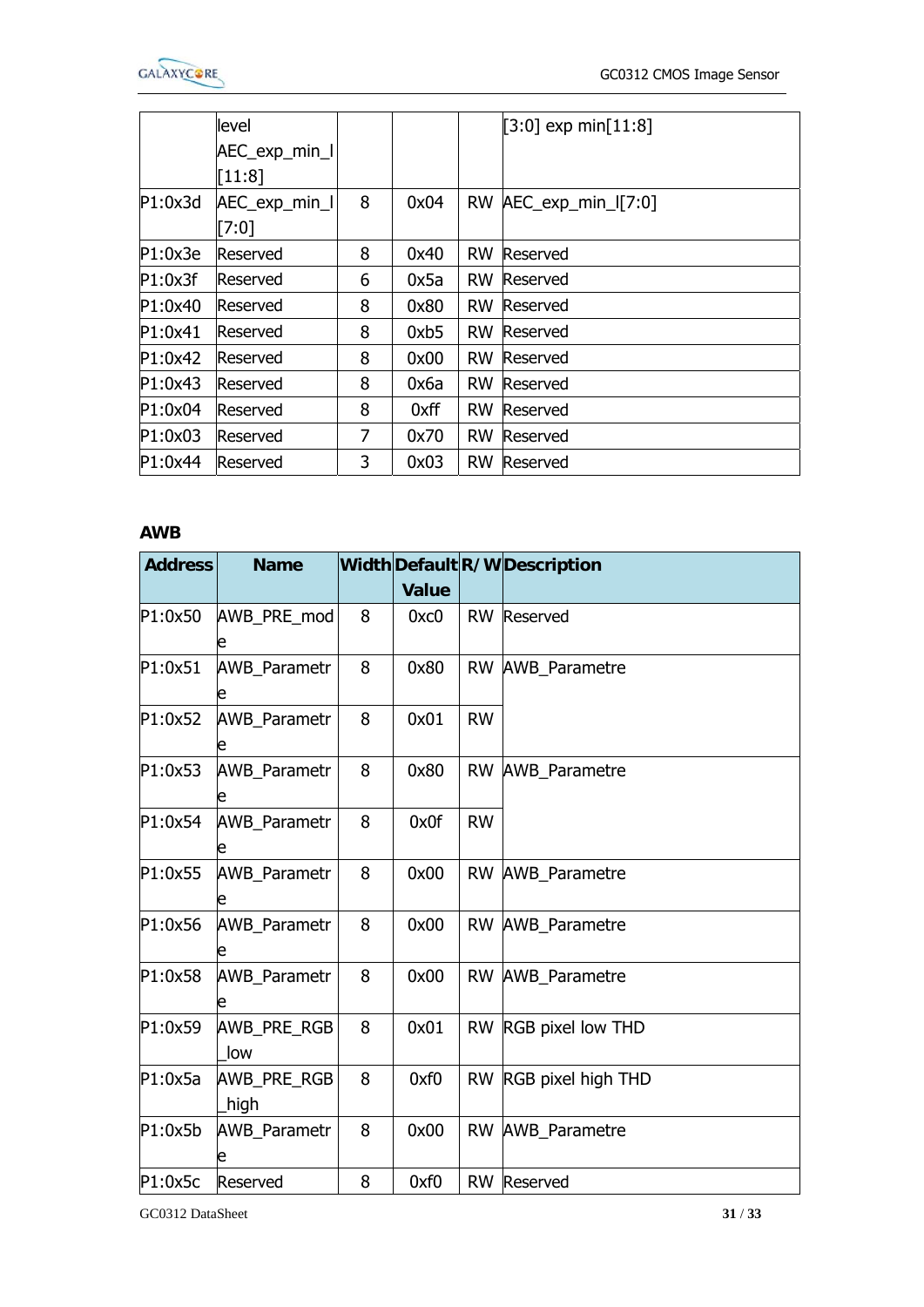

| P1:0x5d | Reserved                   | 8              | 0x01              |           | RW Reserved                     |  |
|---------|----------------------------|----------------|-------------------|-----------|---------------------------------|--|
| P1:0x60 | Reserved                   | $\overline{4}$ | 0x00              | <b>RW</b> | Reserved                        |  |
| P1:0x61 | Reserved                   | 8              | 0xdc              | <b>RW</b> | Reserved                        |  |
| P1:0x62 | Reserved                   | 8              | 0xca              | <b>RW</b> | Reserved                        |  |
| P1:0x63 | Reserved                   | 8              | 0x80              | <b>RW</b> | Reserved                        |  |
| P1:0x64 | Reserved                   | 8              | 0xa0              | <b>RW</b> | Reserved                        |  |
| P1:0x65 | Reserved                   | 8              | 0x40              | <b>RW</b> | Reserved                        |  |
| P1:0x66 | Reserved                   | $\overline{4}$ | 0x04              |           | <b>RW</b> Reserved              |  |
| P1:0x67 | Reserved                   | 8              | 0x04              | <b>RW</b> | <b>Reserved</b>                 |  |
| P1:0x68 | Reserved                   | 8              | 0x <sub>C</sub> 0 | <b>RW</b> | Reserved                        |  |
| P1:0x69 | Reserved                   | 8              | 0x40              | <b>RW</b> | Reserved                        |  |
| P1:0x6a | Reserved                   | $\overline{8}$ | 0x20              | <b>RW</b> | Reserved                        |  |
| P1:0x6b | Reserved                   | 8              | 0x41              | <b>RW</b> | Reserved                        |  |
| P1:0x6c | Reserved                   | 8              | 0x00              | <b>RW</b> | Reserved                        |  |
| P1:0x6d | AWB_every_N                | 8              | 0x12              | <b>RW</b> | AWB_every_N                     |  |
| P1:0x6e | Reserved                   | 8              | 0x00              | <b>RW</b> | Reserved                        |  |
| P1:0x6f | Reserved                   | 8              | 0xa0              | <b>RW</b> | Reserved                        |  |
| P1:0x70 | Reserved                   | 8              | 0x50              | <b>RW</b> | Reserved                        |  |
| P1:0x76 | AWB_R_gain_li<br>lmit      | 8              | 0x70              | <b>RW</b> | Channel gain limit for R, G, B. |  |
| P1:0x77 | AWB_G_gain_li<br>mit       | 8              | 0x58              | <b>RW</b> |                                 |  |
| P1:0x78 | AWB_B_gain_li<br>mit       | 8              | 0x78              | <b>RW</b> |                                 |  |
| P1:0x79 | AWB_R_gain_o<br>ut_h_limit | 8              | 0x50              | <b>RW</b> | outdoor R high limit            |  |
| P1:0x7a | AWB_G_gain_o<br>ut_h_limit | 8              | 0x58              | <b>RW</b> | outdoor G high limit            |  |
| P1:0x7b | AWB_B_gain_o<br>ut_h_limit | 8              | 0x46              |           | RW outdoor B high limit         |  |

**LSC** 

| <b>Address</b> | <b>Name</b>            |   | Wi Default R/W | <b>Description</b>      |
|----------------|------------------------|---|----------------|-------------------------|
|                |                        |   | dth Value      |                         |
| P1:0xC1        | LSC_row_center         | 7 | 0x60           | RW LSC row center       |
| P1:0xc2        | LSC_col_center         | 8 | 0x80           | RW LSC col center       |
| P1:0xc3        | LSC b4 sign            |   | 0x00           | RW $[0]$ sign of b4     |
| P1:0xc4        | LSC_red_b2             | 8 | 0x20           | RW b2 for channel red   |
|                | $P1:0xC5$ LSC_green_b2 | 8 | 0x20           | RW b2 for channel green |